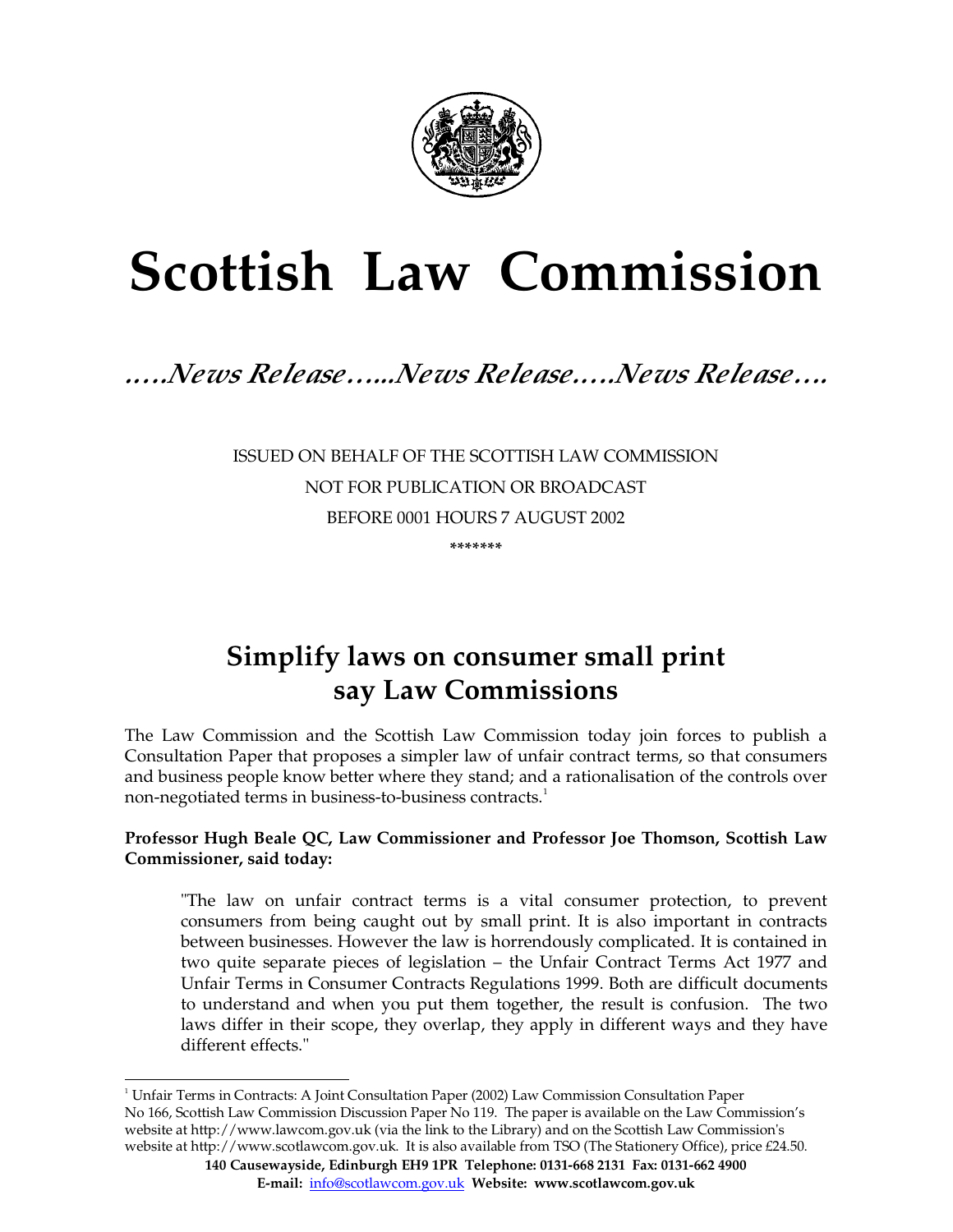The Consultation Paper provisionally proposes:

- replacing the 1977 Act and 1999 Regulations with a single piece of legislation, which will provide both the protection required by European Community Legislation and the additional protection given to consumers by the 1977 Act;
- rationalising the controls over non-negotiated terms in business-to-business contracts, so that these apply not only to clauses that exclude or limit liability but also to other unfair terms that have not been negotiated between the parties; and
- re-writing the legislation in a way that is clearer and more accessible to consumer and business advisers.

## **Replacing the 1977 Act and 1999 Regulations with a single piece of legislation**

The differences between the Unfair Contracts Terms Act 1977 and the Unfair Terms in Consumer Contracts Regulations 1999 (which implement a European Community Directive of 1993) can be very confusing for both businesses that are trying to comply with the legislation and consumers or their advisors. For example:

• A car repair firm might be drafting a standard contract for repairs. It might wish to add a clause stating that the repairer will be responsible for defects in parts supplied only so far as the defect is covered by the manufacturer's warranty. The two pieces of legislation deal with the issue in different ways. Under the 1999 Regulations, the term would be invalid only if it was unfair. So the firm might think that the clause would be valid provided it was fair; and that it would be fair if the firm explained the clause carefully to its customers, and passed on all the information about the warranty. However, under the 1977 Act the clause would be invalid, whatever steps the repairer had taken.

The Consultation Paper proposes bringing all the controls into a single piece of legislation, structured in a way that is easy to follow.

• The Regulations affect most terms that have not been 'individually negotiated'. The Act applies to only a limited range of terms in consumer contracts, but affects them whether or not they were negotiated. So a clause in a package holiday contract allowing the company to move the holiday-maker to another hotel has to be 'fair' under the Regulations only if it was not individually negotiated. Under the Act it must be 'fair and reasonable'whether it was negotiated with the consumer or not.

The Consultation Paper provisionally proposes that unfair terms should be invalid whether or not they were individually negotiated. Consumers are unlikely fully to understand terms of this kind, even if there was some element of 'negotiation'.

In the holiday example, the Regulations say the clause must not be unfair; the Act that it must be fair and reasonable. It is not clear what differences there are between the two tests.

The Paper proposes a single test.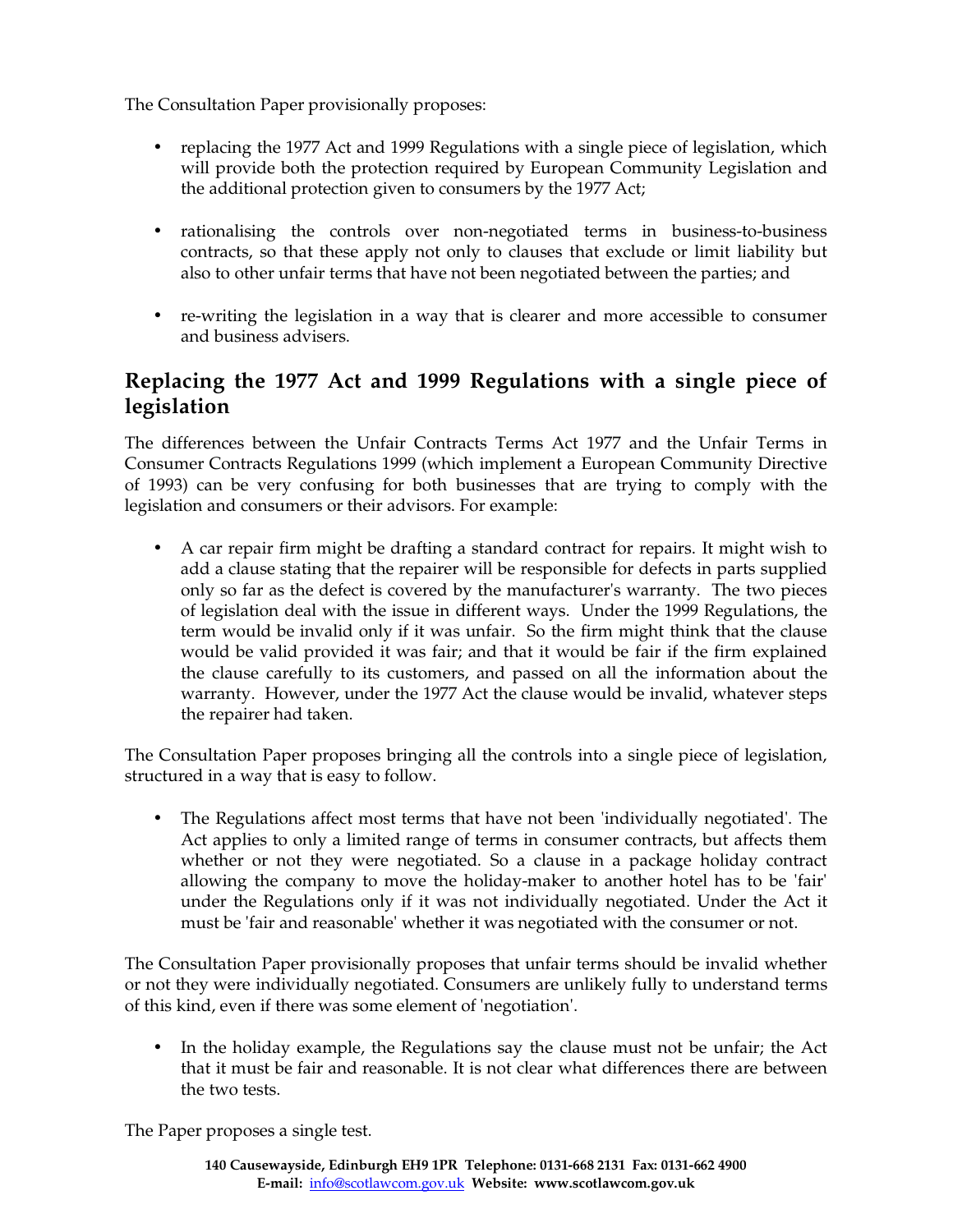### **Extending protection in business-to-business contracts**

Under the 1977 Act, businesses are only partially protected against unfair contract terms. The Regulations do not apply at all. So for example:

- the 'small print' in a business sales contract might state that the seller will not be responsible for losses caused to the buyer through late delivery. Under the 1977 Act, this clause is valid only if it is fair and reasonable. However, a clause that allowed the seller to increase its prices between the date of order and the date of actual delivery would not be subject to the 1977 Act. A business buyer would have no remedy, even though a consumer would be covered by the 1999 Regulations.
- A business finds that hidden in the small print of a contract to rent a photocopier is a term that locks it into the contract for a lengthy period at escalating prices. The law does not presently provide a remedy. (It would in a consumer contract.)

The Paper provisionally proposes to extend protection to most types of term that have not been negotiated between the parties, so that a wider range of terms will be valid only if they can be shown to be 'fair and reasonable'.

### **Making the legislation clearer and more accessible to consumers**

The current legislation is concise but complex and hard to follow. The Consultation Paper includes new draft legislation to show how we think that it could be simplified. For example:

• Section 6 of the 1977 Act applies to consumer sales, contracts, business-to-business sales contracts and even some sales contracts between purely 'private' parties. Thus consumers have to work out which parts of the section apply to them, and may find that much of it is not relevant. The new draft deals with each type of contract separately.

In some cases the language can also be shortened and simplified. For example:

• In the 1999 Regulations, the most important regulation is currently forty-three words long. It states that:

A contractual term which has not been individually negotiated shall be regarded as unfair if, contrary to the requirement of good faith, it causes a significant imbalance in the parties' rights and obligations arising under the contract, to the detriment of the consumer.

The 1999 Regulations then go on to explain that:

An unfair term in a contract concluded with a consumer by a seller or supplier shall not be binding on the consumer.

• The Paper argues that the central idea can be put much more simply. It suggests the following phrase, using only twenty-six words:

Where a term of a consumer contract is detrimental to the consumer, the business cannot rely on the term unless the term is fair and reasonable.

**140 Causewayside, Edinburgh EH9 1PR Telephone: 0131-668 2131 Fax: 0131-662 4900 E-mail:** info@scotlawcom.gov.uk **Website: www.scotlawcom.gov.uk**